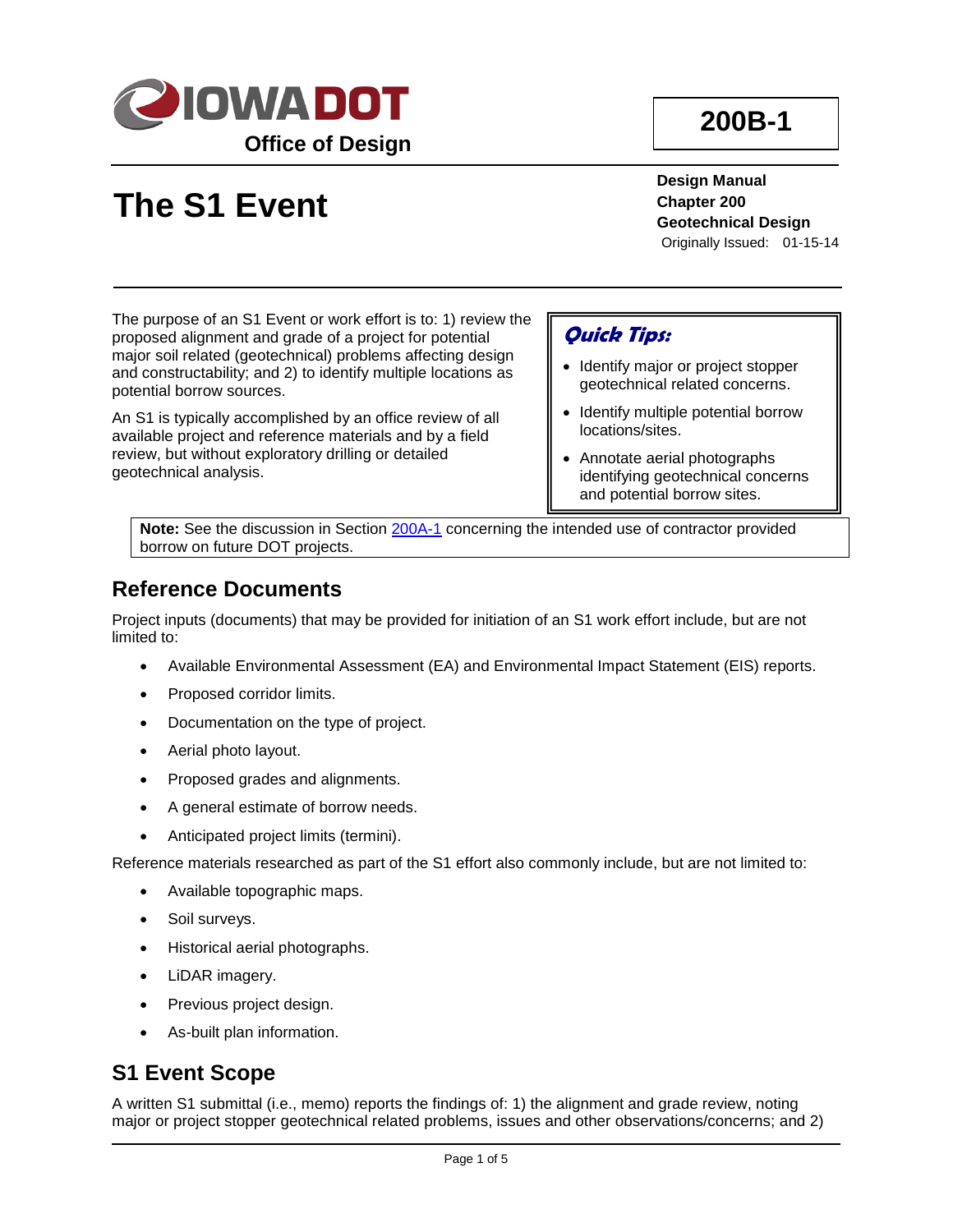documentation of the multiple potential borrow sites. See example S1 submittal Memo with aerial photographs.

#### **Grade and Alignment Review**

A review of the grade and alignment is made to evaluate potential geotechnical issues (i.e., project stoppers) within the proposed corridor that could prevent the project from being completed, require an alignment change, and/or influence borrow selection. The identified geotechnical issues will be explained in detail on how they would affect the proposed project. These geotechnical issues could include, but are not limited to:

- Swampy areas (i.e., potential wetlands).
- Sinkholes.
- Abandoned mines.
- Peat/organic materials.
- Shallow bedrock.
- Faults.
- Alluvial channel fills (floodplains).
- Extreme cuts and/or fills.

Annotated aerial photos identifying the areas where potential geotechnical issue(s) occur should be included with the S1 submittal. As a minimum, include:

- One photo showing an overall view of the potential geotechnical issues, if possible.
- Separate enlargements of the individual geotechnical issue areas.

#### **Potential Borrow Sites**

The project borrow need and/or distribution is not always available at the time of the S1 work effort; therefore, to cover all possibilities related to how much borrow material might be needed and where, the number of potential borrow sites considered is almost always in excess of what will possibly be needed and ultimately used. Documentation regarding the borrow sites should include, and explain the reasons for, the number of borrow sites. Documentation should also include sufficient detail for each borrow selection, such as: 1) size of area identified (i.e., parcel or potential area of acquisition); 2) the type of soil material that is potentially available (Select, Class 10, etc.); 3) the probable type of borrow (pond, drainable, backslope, etc.); and 4) parent material (loess, glacial till, alluvium, etc.).

Annotated aerial photos (Figure 1) of the potential borrow sites should be included with the S1 submittal. As a minimum, include:

- One photo showing an overall view of the sites, if possible.
- Separate enlargements of the individual prospective sites.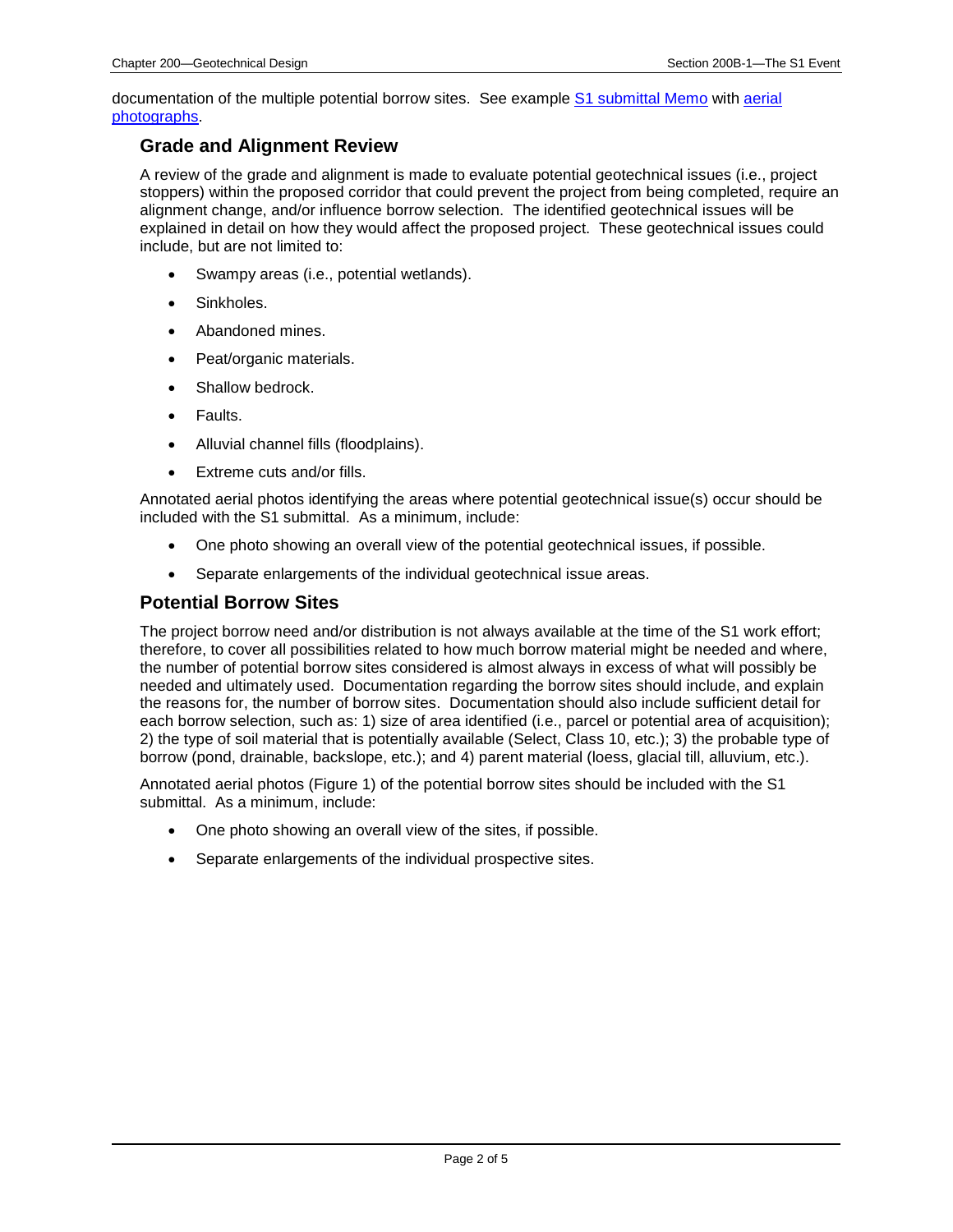

#### **Figure 1:** Annotated aerial photograph.

Each photo should be annotated with a north arrow, scale, a general outline of the proposed site or sites, and an identification number assigned to each potential site to facilitate subsequent discussions. Additional information may be appropriate such as road names, dimensions, or distances from easily identifiable land or building features to help S1 submittal recipients locate the potential sites.

Initial Identification: Initial borrow identification is accomplished by reviewing, at a minimum, the following:

- GIS information:
	- o Topographic maps.
	- o Aerial photographs.
	- o Soil survey maps.
	- o Wetland maps.
	- o Geologic borings.
	- o Mining maps.
- LiDAR.
- As-built plans and DOT borings.

A field review is then conducted to further evaluate and select the multiple initial potential borrow sites. An important and mandatory part of this field review is to look for new development (such as new houses) that would eliminate a potential borrow site from consideration.

Selection of Sites: The borrow selection is based on some or all of the following considerations:

- Minimizing the number of borrows and land use impact.
- Total borrow need.
- Hauling distance.
- Hauling barriers (rivers, etc.).
- A borrow site's potential to produce select for subgrade treatment (this is not always accomplished).
- Potential landlocked parcels, irregular shaped parcels.
- Proximity to farmsteads, homesteads, lakes, parks, and other sensitive features.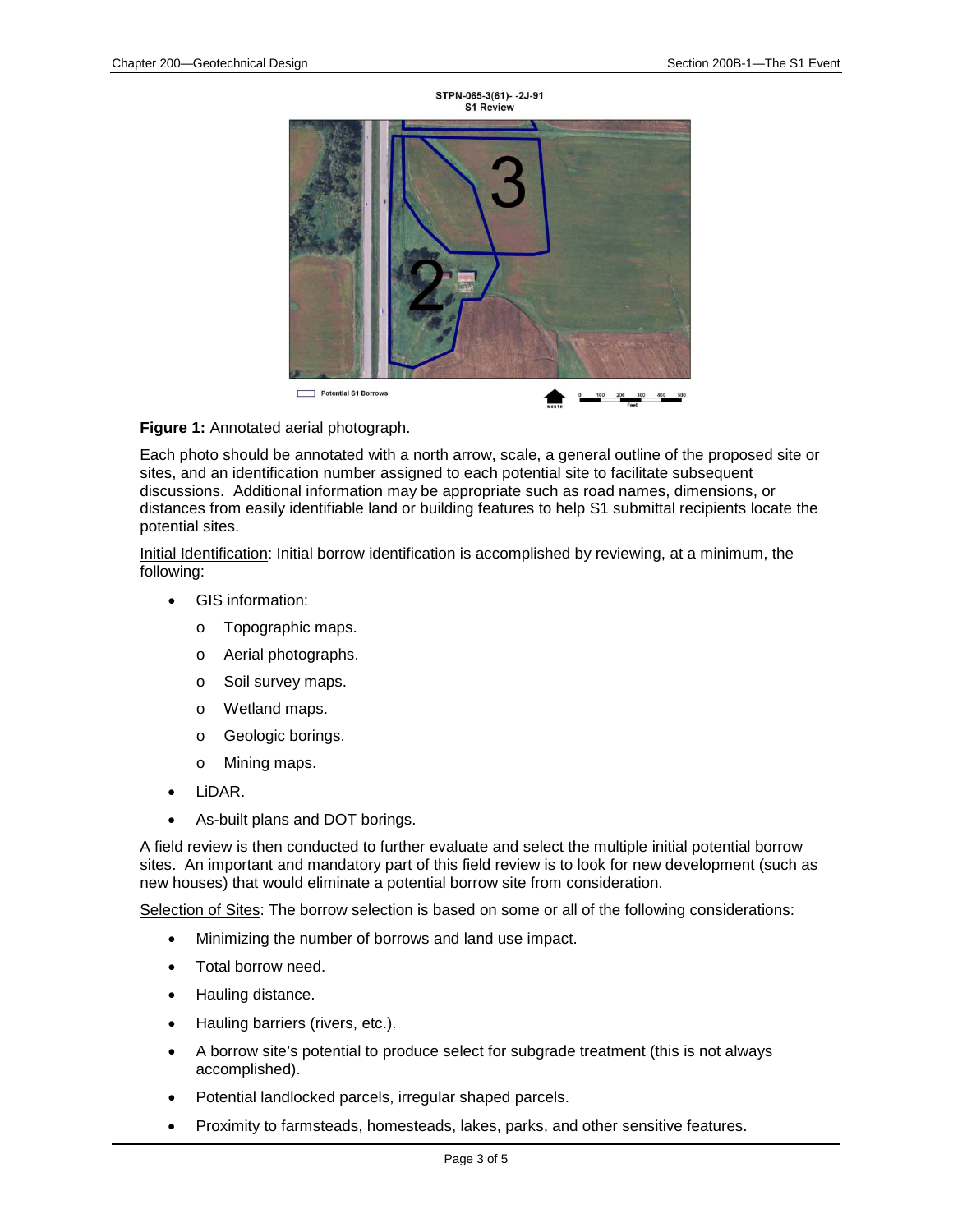- Avoidance of environmental/cultural sites and issues (wetlands, historical sites, etc.).
- Restrictions such as the Loess Hills region, Century farms, pipelines, etc.

### **S1 Event Submittals**

#### **Draft S1 Submittal**

The draft submittal consists of an email and memo following the S1 Event boiler plate. Use the following boiler plates for submittals: 1) **email**; and 2) memo. The draft submittal should include all photographs for identifying the geotechnical issues and borrow sites. Each photo should be annotated with a north arrow, scale, a general outline of the proposed site or sites, and an identification number assigned to each potential site to facilitate subsequent discussions. Additional information may be appropriate such as dimensions or distances from easily identifiable land or building features to help with locating the potential sites.

The Draft S1 submittal should first be submitted to the Soils Design Section Engineer for peer review and comment. Comments should be documented, discussed, and addressed in the final submittal. The overall Soils Design Section review team should ultimately include:

- Soils Design Section Engineer.
- Soils Design Section Assistant Engineer.
- Soils Design Section Geologists.

#### **Final S1 Submittal**

The Final S1 Submittal Memo (pdf) is placed in the S1 Submittal folder of the Soils folder of the Project Directory and an email is sent to the recipient list below with links or electronic files of the Final S1 Submittal. For consultants, the Final S1 Submittal is forwarded via email or ftp. The Final S1 submittal should be directed to:

- Project's Design Section Engineer.
- Office of Design Engineer, Assistant Engineer Development, Assistant Engineer Support.
- District Engineer, Assistant District Engineer; District Construction Engineer.
- Photogrammetry Engineer and Survey Supervisor.
- Office of Right of Way Office Director, Right of Way Design Supervisor, Acquisition Team Leader.
- Office of Location and Environment Office Director, Wetland Section Supervisor, Cultural/Historic Resource Team Leader.
- Design Section Assistant Engineer and Design Section Technician.
- Roadside Development Section Supervisor.
- Soils Design Section Assistant Engineer and Geologists.
- Office of Construction and Materials Earthwork Field Engineer.

#### **Electronic Files**

For internal Iowa DOT use, electronic files are copied to the project directory and links to the files are included in the email. The steps necessary for the development of the electronic files are included in the S1 file guideline.

Consultant generated electronic files will be submitted with final submittal via email or ftp. Electronic files should be developed according to Section 20B-71.

Electronic files for the S1 submittal should include and be named:

- S1 Submittal Memo: *County# - 2 digits, Route# 3 digits, and Paren # - 3 digits*\_S1.pdf
- Google Earth: *County# - 2 digits, Route# 3 digits, and Paren # - 3 digits*\_S1.kml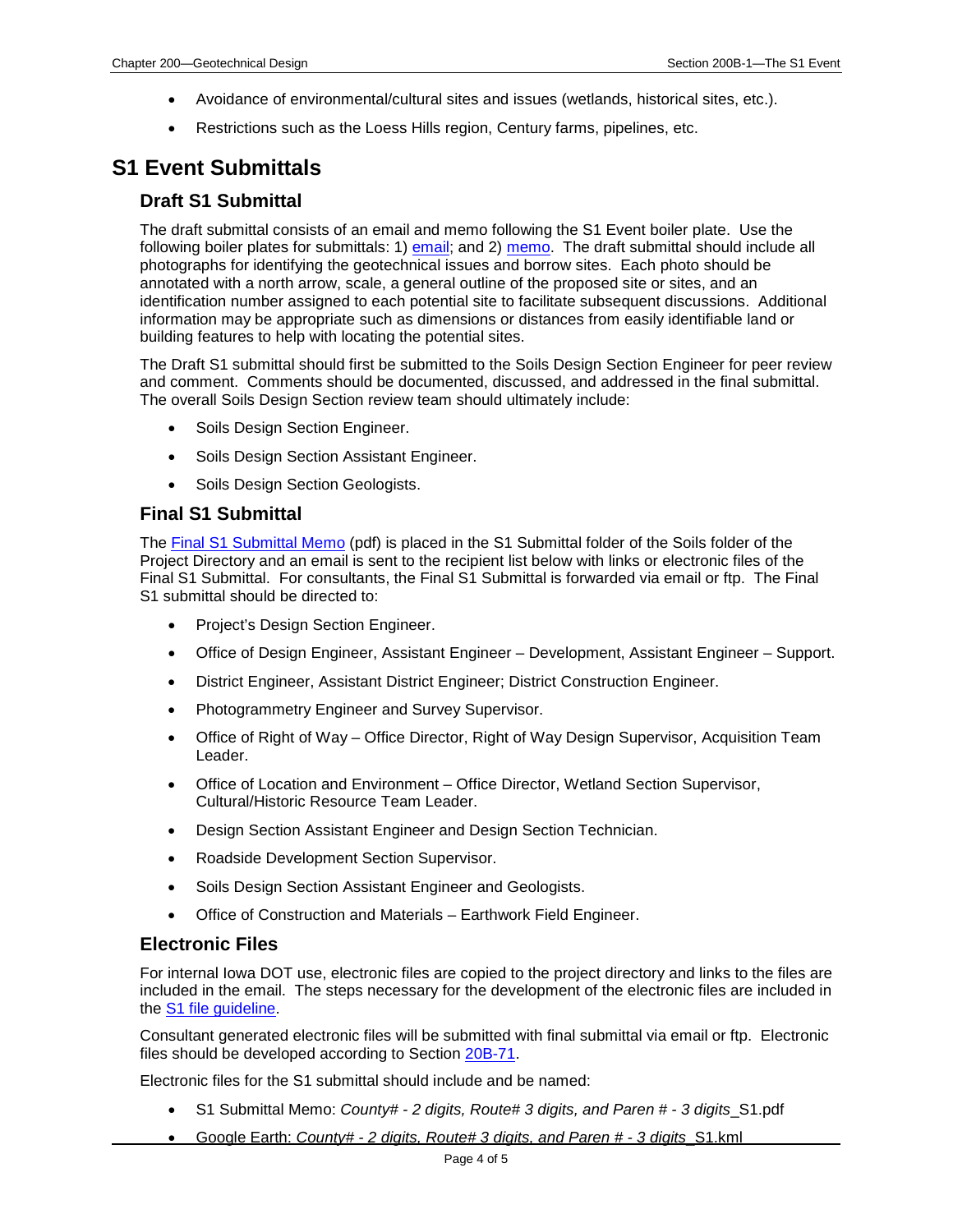- Microstation: *County# - 2 digits, Route# 3 digits, and Paren # - 3 digits* \_S1.sol
- Aerial Photos: *County# - 2 digits, Route# 3 digits, and Paren # - 3 digits* \_S1borrowXX.jpg

| <b>Note:</b> The Soils Design Section typically uses the grading number of a project.                            |
|------------------------------------------------------------------------------------------------------------------|
| Example:                                                                                                         |
| The S1 files for NHS-035-2(355)--13-91 would begin with 91035355<br>Route Number<br>$\text{Country}$ #<br>Paren# |
| The S1 files for NHS-061-3(48)--19-58 would begin with 58061048                                                  |
|                                                                                                                  |